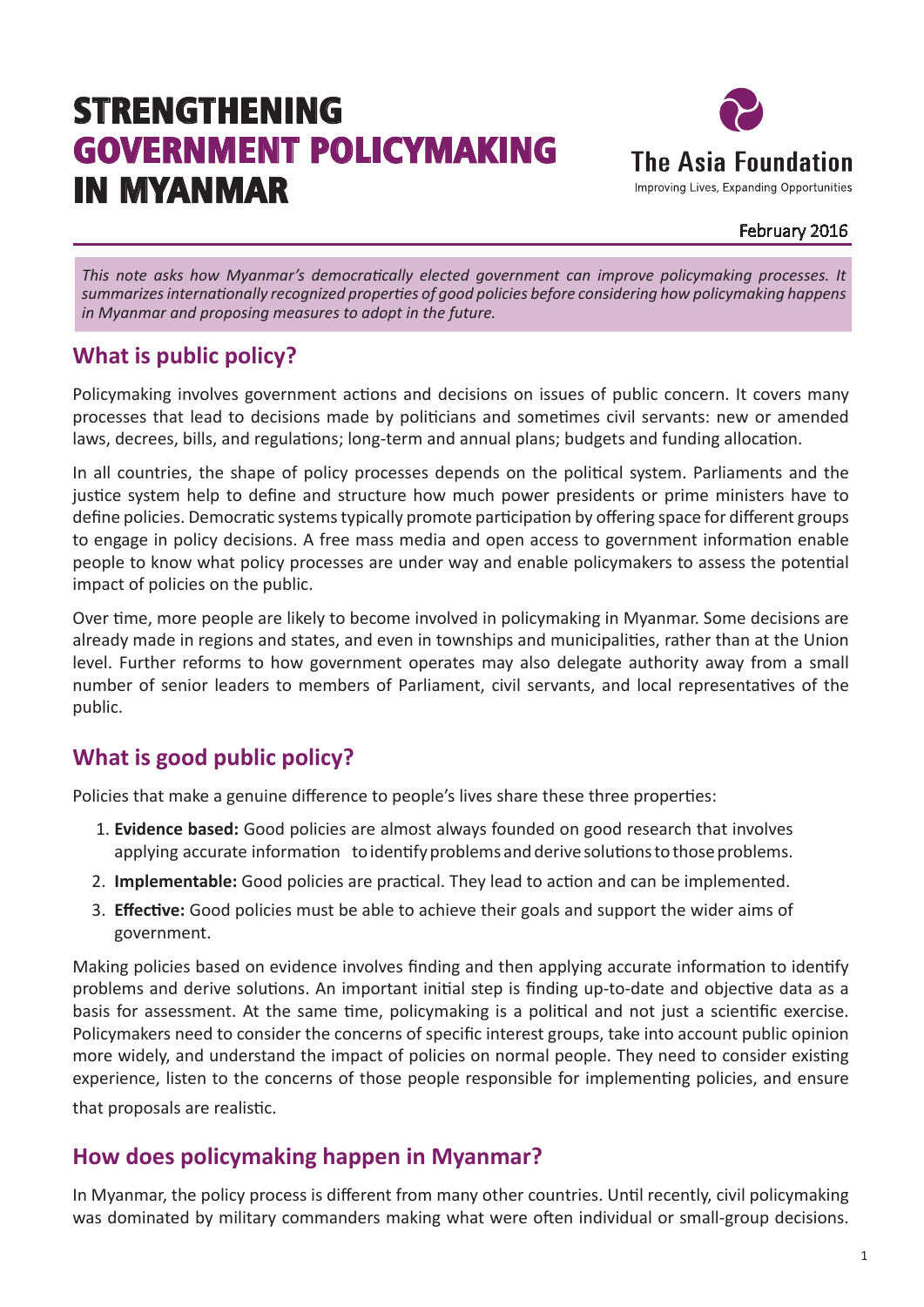There was little engagement with the broader bureaucracy or the public. There is also little tradition of working through policy processes in an open, inclusive, or systematic manner. Reliable evidence rarely informed civil policymaking. Little accurate data was available, and statistics were universally mistrusted. As a result, policymakers have limited experience of basing major policy decisions on evidence rather than on personal and political interests.

The military has withdrawn from much of its political role in recent years, but government policymaking has remained concentrated at the highest level – in the President's Office and with some trusted ministers and advisors. Typically, a senior figure – a minister, deputy minister, or advisor – receives policy advice from individual experts or institutions. Some policymaking is taken forward by government departments, especially on specific technical issues, but ministries are more typically limited to implementing instructions from higher levels. Many government departments have little devolved authority and feel dis empowered. Decades of top-down governance by decrees has also led to a passive institutional culture within the bureaucracy. Officials are often unwilling or unable to make decisions, even on relatively minor issues, without explicit and detailed instructions from above.

#### **How can policy processes be improved?**

Policy cycles typically involve a series of steps that offer space to gather evidence, consider policy options, and consult widely.



In reality, policymaking rarely follows a perfect model. Political events and changing circumstances tend to interrupt the cycle. But the key steps before implementing a policy – identifying priorities, gathering evidence, assessing costs and benefits, debating proposals, seeking views, following parliamentary procedures – form an important basis for getting policies right.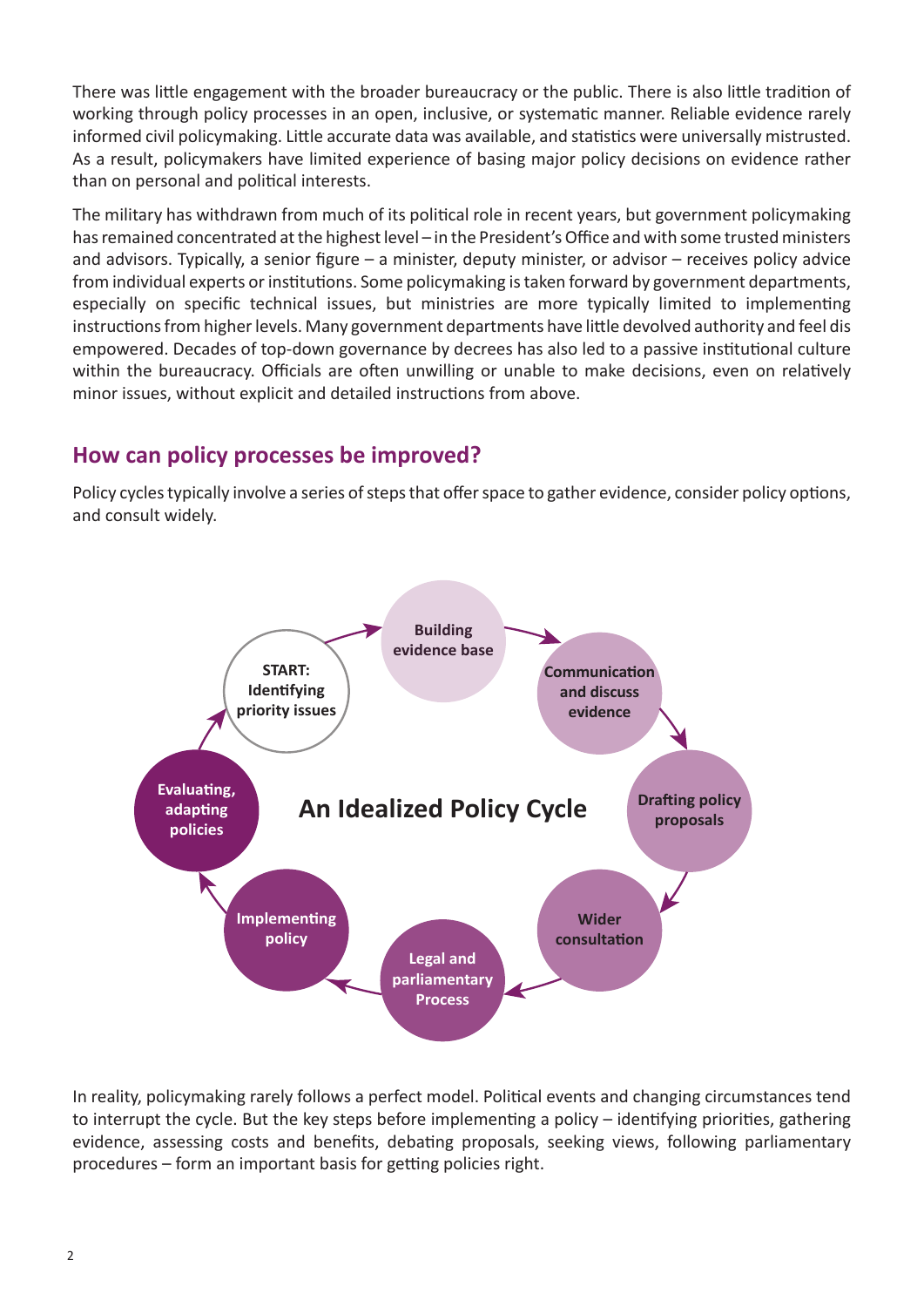### **How should policymakers access information?**

One essential component of good policy is an evidence base that accurately describes the current context and explains the potential impact of policy options.

The need for good information applies to high-profile political issues such as constitutional reform or federalism, and to more specific, lower-profile issues such as changes to public service delivery or the design of infrastructure projects. Researchers and advisors can produce briefings and summaries that provide information rapidly to policymakers.

Governments then need to be able to absorb and use policy research. Otherwise, new information may end up making no impact regardless of its quality or relevance. Government departments need competent senior staff and advisors with experience of specialist issues to gather and assess data.

By making a strong, evidence-based case, good information can help the government to analyze the social and economic costs and benefits of a particular policy proposal and the likely impacts on different groups of people. Open, transparent data can help the government make difficult decisions with greater public awareness and support, such as raising taxes or managing natural resources like forests and marine stocks for future generations.

#### **Do policy processes follow the rule of law?**

Political processes can be complex and unpredictable, but they are still expected to follow agreed procedures and laws as defined by the constitution and legal codes. Policy processes typically follow a series of steps.

Most countries adopt specific, formal measures to ensure that policies are both fair and constitutional, such as judicial reviews, parliamentary committees or working groups, impact assessments, "green" or "white" papers documenting policy proposals, official inquiries, and legal commitments to public consultation. Practical steps are also taken to ensure good policymaking practice. These include setting up steering committees, working groups, and review panels.

#### **What is the role of Parliament?**

The Pyidaungsu Hluttaw (Union Parliament), established under the 2008 Constitution and active since 2010, is a bicameral legislative body comprised of the lower house (Pyithu Hluttaw) and upper house (Amyotha Hluttaw). The Parliament has three main functions: lawmaking, providing oversight of the government, and representing the public. In fulfillment

#### **Policymaking: a hypothetical case study**

If a president of Myanmar planned to decentralize the management of primary schools to states and regions, the following policy development and implementation steps might take place.

1. A senior minister in the Office of the President creates an interdepartmental committee, co-chaired by the minister of education, to prepare a policy paper that explains possible approaches.

2. Policy analysis is undertaken by civil servants in the Ministry of Education, perhaps supported by selected experts from Myanmar and elsewhere. The Ministry of Education consults civil servants from the Union Attorney General's Office and the Ministry of Finance for advice on funding channels and what the constitution says about state and region government powers.

3. Draft proposals are shared and discussed with ministers from state and region governments, the parliamentary committee on education, teachers' unions, and members of the public.

4. The senior minister presents the policy paper for debate at a meeting of the Union Cabinet.

5. The Attorney General's Office is asked to draft legislation according to the Cabinet's decisions, to be presented to the Union Parliament for debate and a vote.

6. If the Union Parliament approves the legislation according to constitutional voting procedures, the Ministry of Finance ensures that funds are allocated in future budgets for states and regions.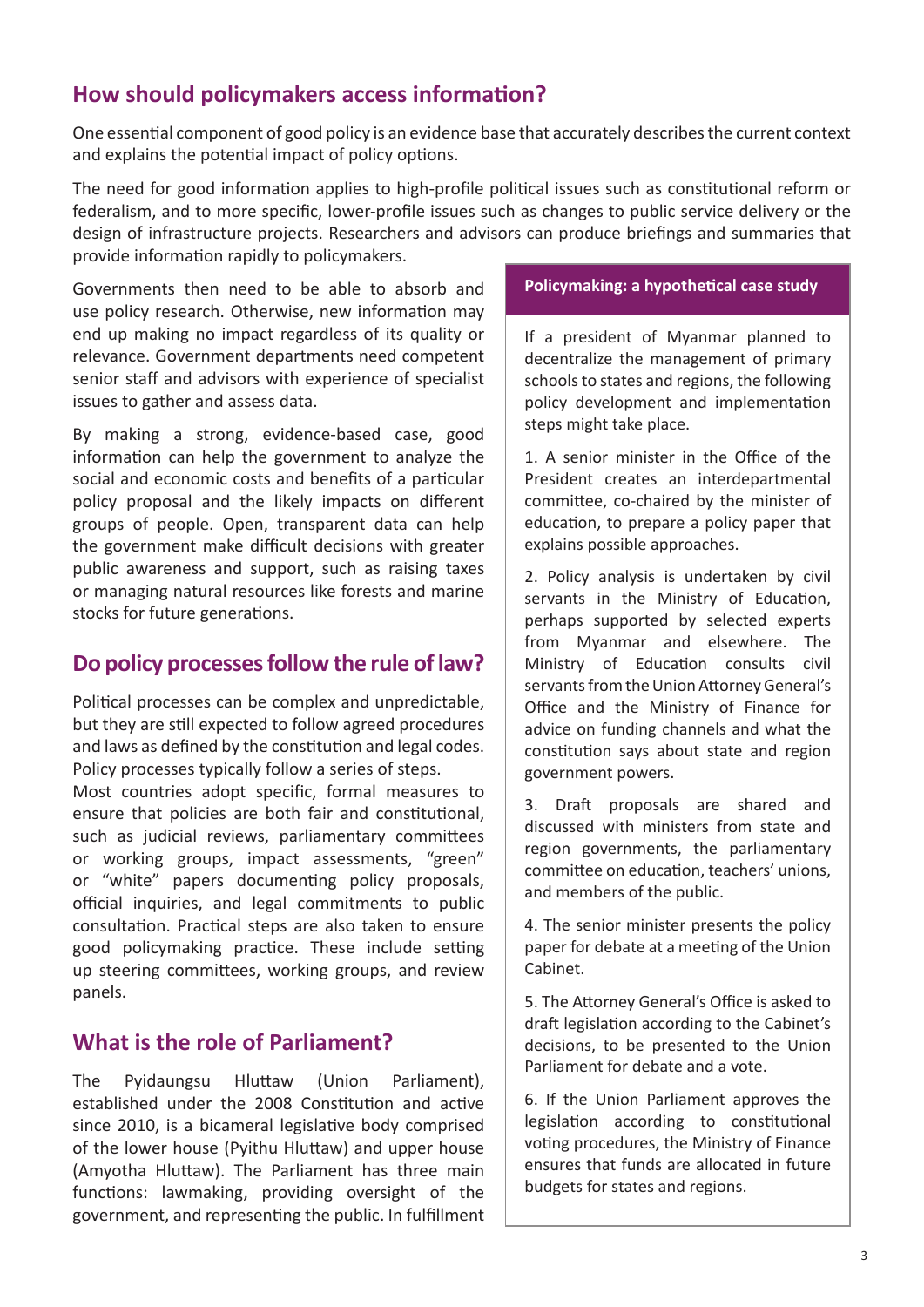of these functions, Parliament reviews the annual budget, questions the government's policies, and considers new laws or amendments to support the country's democratic transition and market-oriented development.

While the Parliament is still new, it has proven to be active in debating issues facing the country and the appropriate policy responses. Outside the two houses, parliamentary committees have shown themselves to be valuable forums for more detailed scrutiny of government policies.

The state and regional parliaments were established under the 2008 constitution. They are also becoming more active, with many starting to pass local laws and policies. The leading bodies of Myanmar's six selfadministered areas have special authority within their respective zones. The policymaking roles of all subnational levels may expand in future if further decentralization takes place.

At all levels, members of parliament have a responsibility to represent the interests of their constituency. This offers another possible channel for people to access the government.

# **What about budget processes?**

The national budget is particularly important in setting out revenues and expenditures, providing clear rationales for raising public funds and how they should be spent to meet specific policy goals. The budget needs to be accountable to the general public, but also has to reflect difficult choices over resource allocation based on policy decisions.

Budget oversight is a key mechanism through which Parliament can improve the policymaking process, policy outcomes, and government integrity. In Myanmar there is growing interest within national and state/region parliaments to have more detailed information on the budget and greater debate on how budget decisions are made.

Many parliaments around the world have developed specialized units to help them assess and analyze budgets proposed by the government. Called the National Assembly Budget Office in Korea or the Parliamentary Budget Office in Australia, these parliamentary budget offices are generally nonpartisan institutions providing analysis and supporting parliamentary oversight of the government.



# **Levels of policymaking in Myanmar**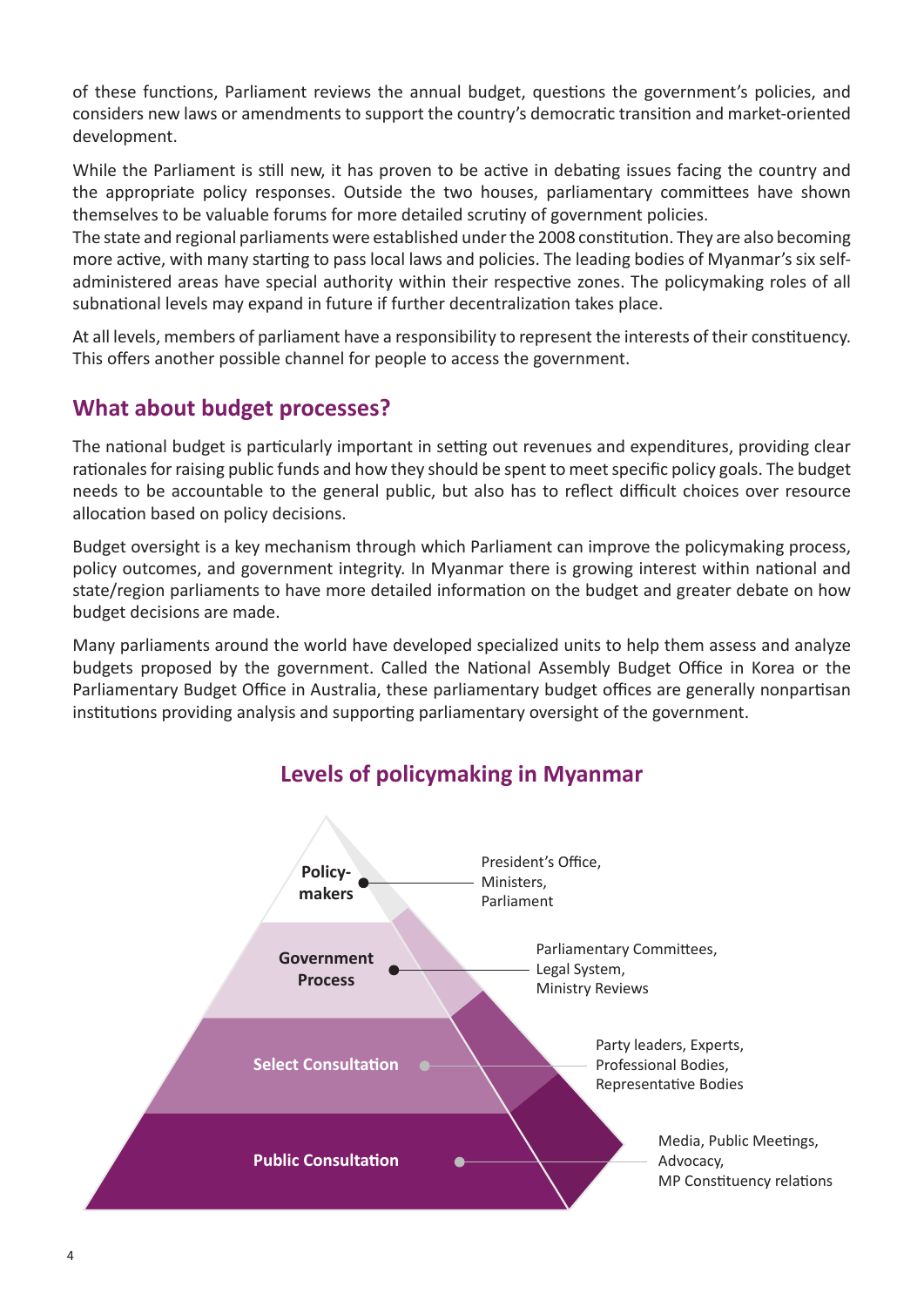As Myanmar develops and democracy is strengthened, an increasing number of institutions may be involved in policymaking. At the highest levels, decisions are likely to involve the President's Office, ministers, and the Parliament. The next levels involve other bodies within the government at the Union and state/region levels. Beyond that, consultation with experts, key representatives of interest groups, and the wider public is important.

#### **Policy Reforms in the Telecoms Sector in Myanmar: A Case Study**

Reforms in the telecoms sector are a recent example of successful policymaking. New regulations and major investments have revolutionized the sector in only a few years. SIM cards are now widely available, and new networks continue to be rolled out to remote areas.

Initial steps were taken primarily by one of the reform-minded technical experts appointed by President Thein Sein to advise his office. Advisors then used international evidence to show that Myanmar lagged behind almost all other countries in phone and internet access, and that improving telecommunications would have important economic and social benefits. They countered critics by showing that the government would increase its revenue by auctioning licenses.

The president's advisors proposed that the Ministry of Communication and Information Technology should become more like a regulating agency. With support from a World Bank team of international experts, telecommunications laws were updated. The government then engaged an international consulting firm to assist in conducting the tendering process for telecommunications licenses.

When the draft telecommunications law was submitted to Parliament for approval in October 2012, opponents used their influence to try and block the draft. In June 2013, one day before the ministry was to announce the winners of the tender, parliamentary opponents passed an emergency motion to block the licensees.

In response, the newly independent media accused opposing members of Parliament (MPs) of supporting the interests of cronies ahead of citizens. The president then warned Parliament that Myanmar's credibility with international investors was at risk. The new law was passed the next day with overwhelming support.

### **Policymaking during the administration of U Thein Sein**

The government headed by U Thein Sein (2011-16) operated in an increasingly complex political environment. Policymakers had to consider the limited but increasingly active role of the new Parliament, a growing non-governmental sector including the emergence of an independent media, and greater interest in maintaining good international relations. Decentralization to states and regions has also increased the potential for local policymaking.

Over this period, policy processes remained focused on the President's Office and a few senior ministers. Given how closed the policymaking process was in earlier times, positive changes were made in response to the new environment, and some significant successes were achieved.

- President Thein Sein's government pioneered some new consultation initiatives. Policymakers engaged specialist advice on specific issues. Ministries also made greater use of international technical expertise through engaging outside agencies and in some cases by working with specialists seconded to government departments.
- Some wider public consultation was attempted, for instance using the media to publicize policy proposals and taking subsequent responses or complaints into account.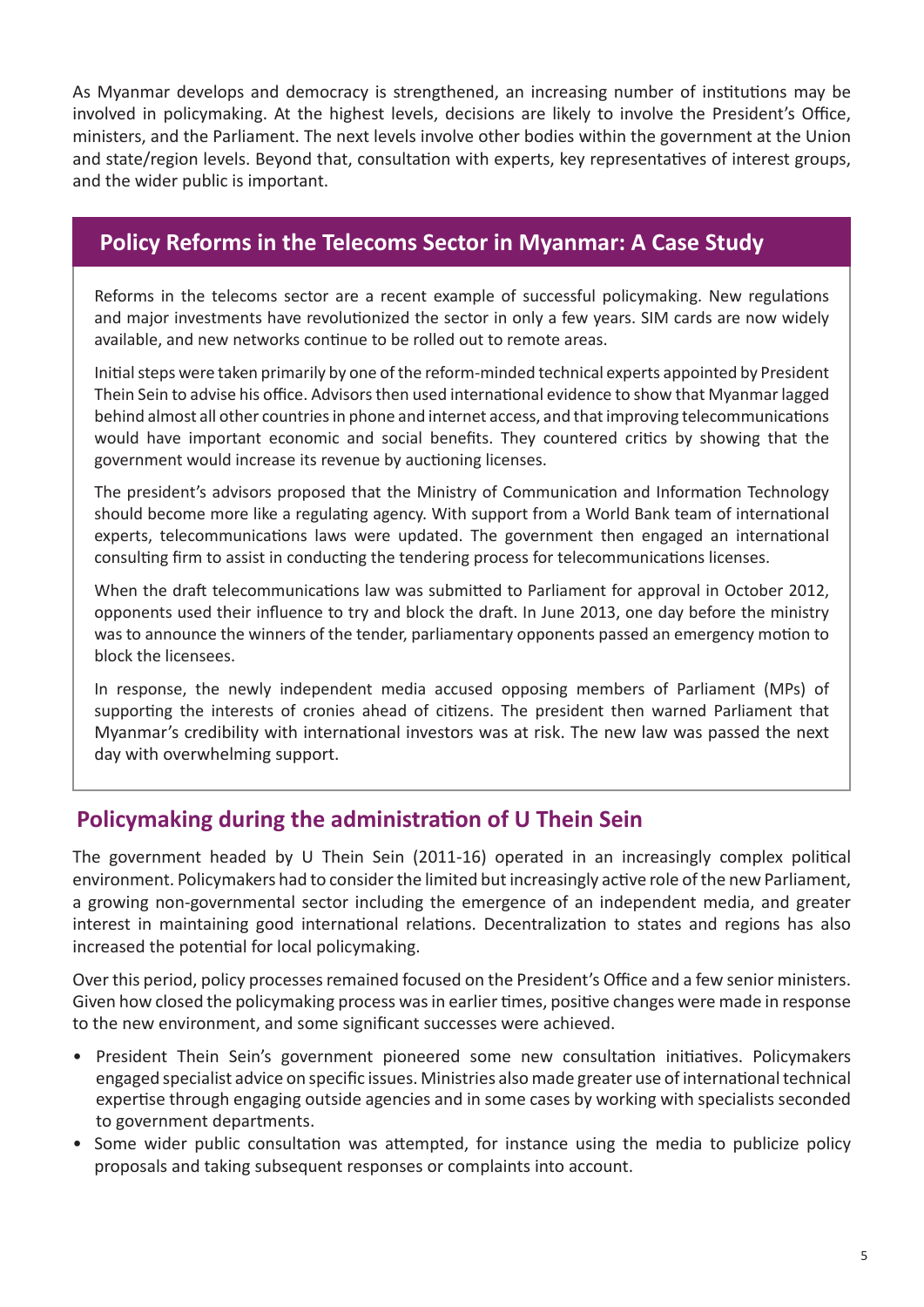- Working groups were set up in many different sectors, from international trade to the environment. Some working groups were large and inclusive, while others involved a limited number of national and international organizations. They provided space for government ministries to engage with domestic civil society and international bodies, especially when responding to technical issues such as climate change.
- Data has gradually become more accurate and comprehensive. It was increasingly used as a basis for policymaking.

The new Government of Myanmar has significant opportunities to improve policymaking processes further, building on progress made to date.

#### **How can government departments support policymaking?**

Departments not only implement agreed policies and manage government activities, but also contribute to policymaking. When a president or a minister wishes to develop a new policy or adapt an existing one, the relevant department may be responsible for managing the process, including assessing the potential impacts and revising plans accordingly.

In order to support policymaking, senior civil servants (such as directors general and state/region executive secretaries) need the capacity and experience to understand policy issues. They must also work with other organizations and support wider consultation on new policy ideas. In Myanmar and elsewhere, government departments may employ experts or develop specialized, in-house units to address certain policy issues. Or they can seek advice by consulting external specialists when the need arises. Government departments are also able to check whether policy proposals that may sound like good political ideas can actually be implemented in practice.

For example, in 2013 the Ministry of Finance published its first Public Financial Management Performance Report. The report, supported by outside experts, provides an assessment of the effectiveness of the government of Myanmar's public financial management system and identifies how to improve the way the government raises revenue and spends its money. The minister of finance has started to implement the findings of this report.

Two trends are likely to reduce the amount of implementing work that central government departments have to do, leaving them better positioned to work on policy issues. First, some of their powers are likely to be decentralized over time to states and regions or to lower levels. Second, as Myanmar continues to encourage more economic growth and investment, some departments will gradually reduce their responsibility for implementation. Instead, they will concentrate on regulating and monitoring other bodies such as private companies and non-governmental associations.

### **How can policymakers use consultation to strengthen policymaking?**

Policymakers (whether ministers, members of Parliament, or senior civil servants) can establish processes to consult important sources of information. National and foreign experts should usually be consulted. Depending on the specific policy under consideration, wider consultation that reaches beyond a small number of experts may be an opportunity to listen to the views of interest groups and representative organizations: trade unions, chambers of commerce, NGOs, professional trade associations, ethnic minority and religious leaders, other government departments, local government administrations and parliaments, and so on.

When conducted effectively, consultations can improve policymaking and help to manage the risk that a new policy will meet strong opposition at a later date. Consultation requires time and attention in order to ensure that valuable information feeds into the policy process, and to discourage powerful interests from manipulating consultations or limiting debate. Possible methods include: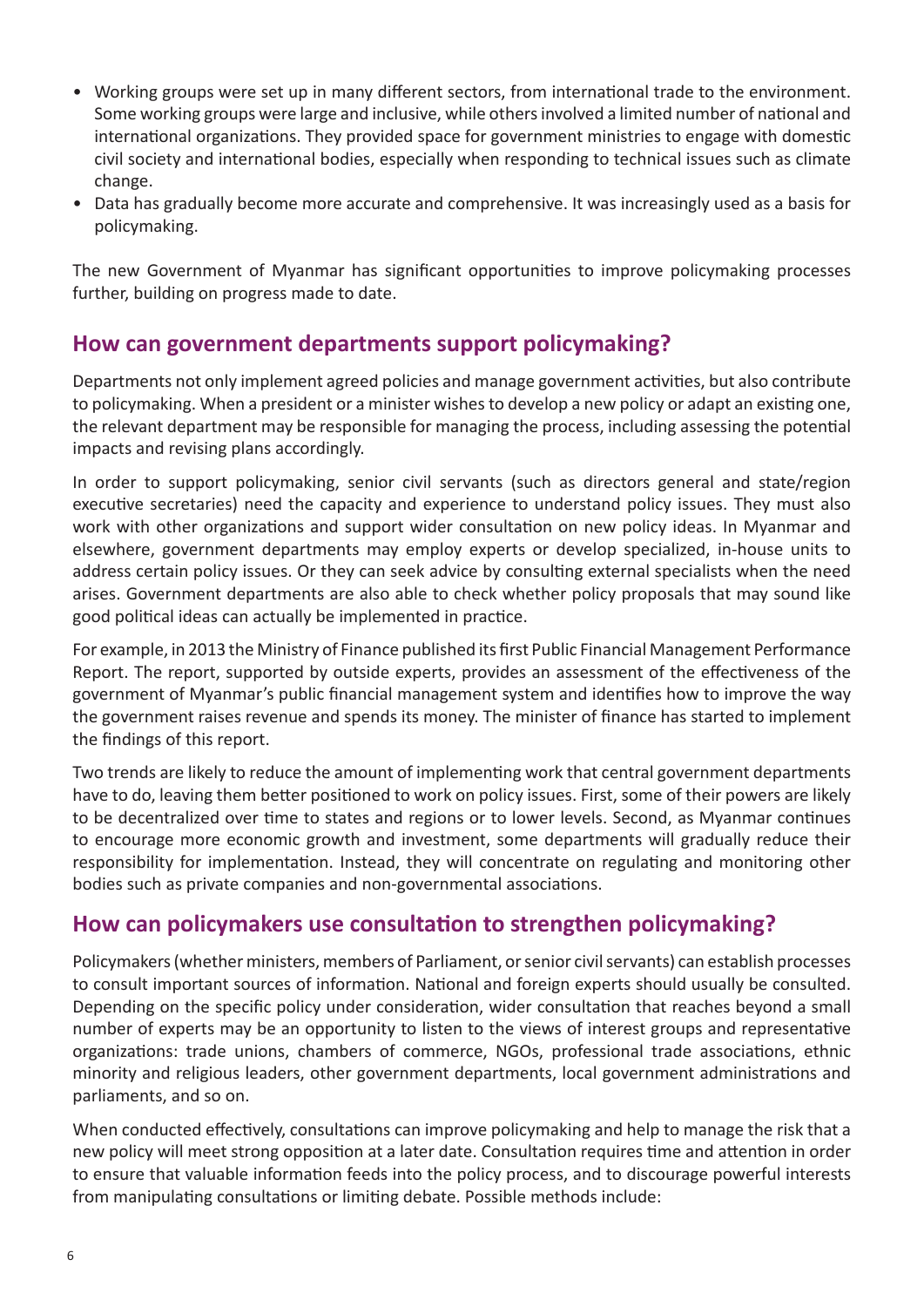- Peer review sharing proposals with select expert groups and seeking feedback.
- Advisory groups or committees that form part of the policy process, often incorporating governmental and non-governmental representatives.
- Seminars, conferences, and meetings either conducted confidentially or with open media access.
- Social media or web-based platforms sharing draft laws or policies online for public comments.

#### **Enhancing public participation and engagement**

Closing the gap between government and the people is a new priority for the government. It involves finding ways for politicians and civil servants to listen to the varied views and concerns of people across Myanmar.

Two-way flows of information not only inform people of government decisions but also let the government know people's views. Listening to popular concerns can help to check available data, to test policy proposals, and to ensure that plans are in the public interest.

Public consultation can also help policymakers to negotiate the many obstacles that efforts to promote reforms often encounter. Broad public support and backing from radio, television, the Internet, and newspapers make it harder for powerful vested interests inside or outside the government to block proposed policy changes.

Consultation has its downsides, too. It risks slowing down reforms, and can be taken over by wellorganized interest groups or political opposition. Consultation can also be costly. Careful management is needed in order to avoid these pitfalls. Consultations can come in many forms:

- Research finding out the views of citizens through questionnaires, online surveys, focus groups, or interviews.
- Public events open meetings, televised debates, stakeholder forums.
- Seeking the views of representatives of different groups including marginalized members of society such as landless farmers, ethnic or religious minorities, and women.

#### **Who outside the government can provide support for policymaking processes?**

In Myanmar, political advisors have tended to act as links between senior policymakers and experts, matching the supply of inputs to the policy process with demand for information. Their role has been vital, given limited policymaking experience within ministries and a lack of formal channels between the government and other organizations.

There is a need for more structured ways of working that enable policymakers to access both evidence and people's views. Government policymakers can make use of many potential partners including international agencies, policy institutes, NGOs, civil society and business networks, market research companies, and universities. Bodies within the government can also contribute usefully to policymaking: ministry research units, parliamentary staff, and other bodies.

Policy institutes – organizations that support government policymaking processes – exist across the world, including in many Southeast Asian countries. They tend to have some independence yet operate close to the government system. Some policy institutes have their roots in civil society. Others are based in universities or work directly with a particular government department.

Many new policy institutes have emerged in recent years in Myanmar. Often supported in part by foreign funding, these institutes address a range of issues from economic growth to peace building. Government policymakers can seek external support from policy institutes and other organizations for many tasks:

• Understanding important issues: conducting new or summarizing existing research, proposing policy options.